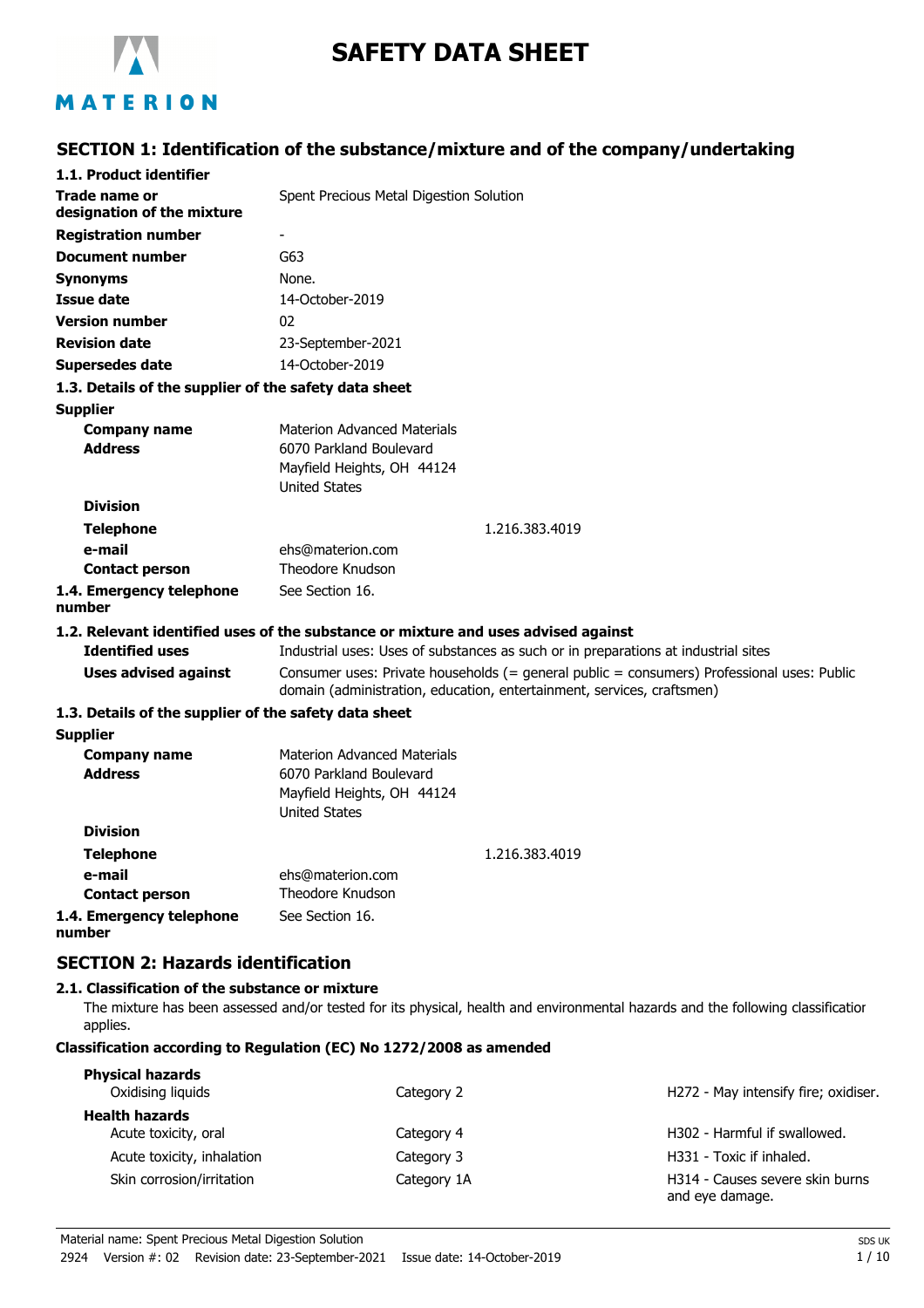Serious eye damage/eye irritation Category 1 Category 1 Serious eye damage.

Specific target organ toxicity - single exposureCategory 3 respiratory tract irritation

H335 - May cause respiratory irritation.

Hazard summary **Strong oxidizer. Harmful if inhaled. Causes severe skin burns and eye damage. Corrosive. May** cause damage to organs through prolonged or repeated exposure.

### **2.2. Label elements**

### **Label according to Regulation (EC) No. 1272/2008 as amended**

**Contains:** HYDROCHLORIC ACID … %, Nitric acid, Water

**Hazard pictograms**



| <b>Signal word</b>              | Danger                                                                                                                              |  |
|---------------------------------|-------------------------------------------------------------------------------------------------------------------------------------|--|
| <b>Hazard statements</b>        |                                                                                                                                     |  |
| H <sub>272</sub>                | May intensify fire; oxidiser.                                                                                                       |  |
| H302                            | Harmful if swallowed.                                                                                                               |  |
| H314                            | Causes severe skin burns and eye damage.                                                                                            |  |
| H318                            | Causes serious eye damage.                                                                                                          |  |
| H331                            | Toxic if inhaled.                                                                                                                   |  |
| H335                            | May cause respiratory irritation.                                                                                                   |  |
| <b>Precautionary statements</b> |                                                                                                                                     |  |
| <b>Prevention</b>               |                                                                                                                                     |  |
| P <sub>233</sub>                | Keep container tightly closed.                                                                                                      |  |
| P <sub>270</sub>                | Do not eat, drink or smoke when using this product.                                                                                 |  |
| P271                            | Use only outdoors or in a well-ventilated area.                                                                                     |  |
| P <sub>280</sub>                | Wear protective gloves/protective clothing/eye protection/face protection.                                                          |  |
| P <sub>284</sub>                | Wear respiratory protection.                                                                                                        |  |
| <b>Response</b>                 |                                                                                                                                     |  |
| $P301 + P330 + P331$            | IF SWALLOWED: rinse mouth. Do NOT induce vomiting.                                                                                  |  |
| $P303 + P361 + P353$            | IF ON SKIN (or hair): Take off immediately all contaminated clothing. Rinse skin with water.                                        |  |
| $P304 + P340$                   | IF INHALED: Remove person to fresh air and keep comfortable for breathing.                                                          |  |
| $P305 + P351 + P338$            | IF IN EYES: Rinse cautiously with water for several minutes. Remove contact lenses, if present and<br>easy to do. Continue rinsing. |  |
| P310                            | Immediately call a POISON CENTRE/doctor.                                                                                            |  |
| P363                            | Wash contaminated clothing before reuse.                                                                                            |  |
| $P370 + P378$                   | In case of fire: Use appropriate media to extinguish.                                                                               |  |
| <b>Storage</b>                  |                                                                                                                                     |  |
| P <sub>235</sub>                | Keep cool.                                                                                                                          |  |
| $P403 + P233$                   | Store in a well-ventilated place. Keep container tightly closed.                                                                    |  |
| P405                            | Store locked up.                                                                                                                    |  |
| <b>Disposal</b>                 |                                                                                                                                     |  |

| P501                              | Dispose of contents/container in accordance with local/regional/national/international regulations. |
|-----------------------------------|-----------------------------------------------------------------------------------------------------|
| Supplemental label<br>information | For further information, please contact the Product Stewardship Department at $+1.216.383.4019$ .   |

**2.3. Other hazards** Not a PBT or vPvB substance or mixture.

# **SECTION 3: Composition/information on ingredients**

**3.2. Mixtures**

| General information                                                                                 |               |                                              |                                                                                           |              |              |
|-----------------------------------------------------------------------------------------------------|---------------|----------------------------------------------|-------------------------------------------------------------------------------------------|--------------|--------------|
| <b>Chemical name</b>                                                                                | $\frac{0}{0}$ | No.                                          | CAS-No. / EC REACH Registration No. Index No.                                             |              | <b>Notes</b> |
| HYDROCHLORIC ACID  %                                                                                | $30 - 35$     | 7647-01-0<br>231-595-7                       | $\overline{\phantom{a}}$                                                                  | 017-002-01-X | #            |
| <b>Specific Concentration Limits:</b> Eye Dam. 1; H318: C $> = 25$ %, STOT SE 3; H335: C $> = 10$ % |               | 1; H318, Acute Tox. 3; H331, STOT SE 3; H335 | <b>Classification:</b> Acute Tox. 4;H302, Acute Tox. 4;H312, Skin Corr. 1A;H314, Eye Dam. |              | 5,U          |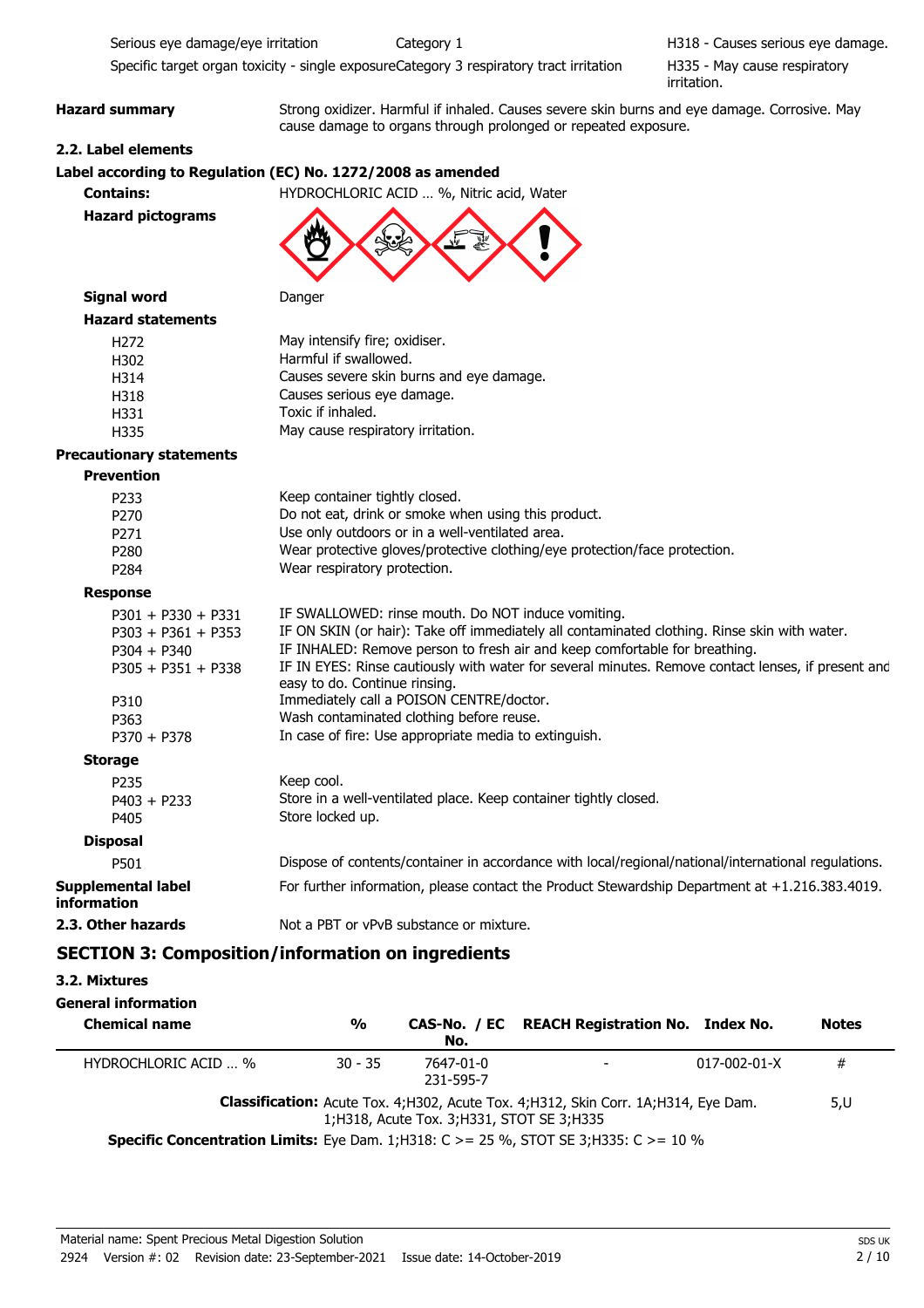| <b>Chemical name</b>                                                                                              | $\frac{0}{0}$                                                                                                                                                                                                                      | No.                    | CAS-No. / EC REACH Registration No. Index No.                                                                                                                                                                                                                                                                                                                                                                                                                                             |              | <b>Notes</b> |
|-------------------------------------------------------------------------------------------------------------------|------------------------------------------------------------------------------------------------------------------------------------------------------------------------------------------------------------------------------------|------------------------|-------------------------------------------------------------------------------------------------------------------------------------------------------------------------------------------------------------------------------------------------------------------------------------------------------------------------------------------------------------------------------------------------------------------------------------------------------------------------------------------|--------------|--------------|
| Nitric acid                                                                                                       | $30 - 35$                                                                                                                                                                                                                          | 7697-37-2<br>231-714-2 |                                                                                                                                                                                                                                                                                                                                                                                                                                                                                           | 007-004-00-1 | $\#$         |
| <b>Specific Concentration Limits:</b> Ox. Liq. 2; H272: $C > = 99$ %, Skin Corr. 1A; H314: $C > = 20$ %, Eye Dam. | 1;H318: $C \ge 5\%$                                                                                                                                                                                                                |                        | Classification: Ox. Liq. 2; H272, Skin Corr. 1A; H314, Eye Dam. 1; H318                                                                                                                                                                                                                                                                                                                                                                                                                   |              | B            |
| Water                                                                                                             | $30 - 35$                                                                                                                                                                                                                          | 7732-18-5<br>231-791-2 |                                                                                                                                                                                                                                                                                                                                                                                                                                                                                           |              |              |
|                                                                                                                   | <b>Classification: -</b>                                                                                                                                                                                                           |                        |                                                                                                                                                                                                                                                                                                                                                                                                                                                                                           |              |              |
| <b>SECTION 4: First aid measures</b>                                                                              |                                                                                                                                                                                                                                    |                        |                                                                                                                                                                                                                                                                                                                                                                                                                                                                                           |              |              |
| <b>General information</b>                                                                                        | Wash contaminated clothing before reuse.                                                                                                                                                                                           |                        | Take off all contaminated clothing immediately. If you feel unwell, seek medical advice (show the<br>label where possible). Ensure that medical personnel are aware of the material(s) involved, and<br>take precautions to protect themselves. Show this safety data sheet to the doctor in attendance.                                                                                                                                                                                  |              |              |
| 4.1. Description of first aid measures                                                                            |                                                                                                                                                                                                                                    |                        |                                                                                                                                                                                                                                                                                                                                                                                                                                                                                           |              |              |
| <b>Inhalation</b>                                                                                                 |                                                                                                                                                                                                                                    |                        | Remove victim to fresh air and keep at rest in a position comfortable for breathing. Oxygen or<br>artificial respiration if needed. Do not use mouth-to-mouth method if victim inhaled the substance.<br>Induce artificial respiration with the aid of a pocket mask equipped with a one-way valve or other<br>proper respiratory medical device. Call a poison center or doctor/physician.                                                                                               |              |              |
| <b>Skin contact</b>                                                                                               | Take off immediately all contaminated clothing. Rinse skin with water/shower. Call a physician or<br>poison control centre immediately. Chemical burns must be treated by a physician. Wash<br>contaminated clothing before reuse. |                        |                                                                                                                                                                                                                                                                                                                                                                                                                                                                                           |              |              |
| <b>Eye contact</b>                                                                                                | Immediately flush eyes with plenty of water for at least 15 minutes. Remove contact lenses, if<br>present and easy to do. Continue rinsing. Call a physician or poison control centre immediately.                                 |                        |                                                                                                                                                                                                                                                                                                                                                                                                                                                                                           |              |              |
| <b>Ingestion</b>                                                                                                  |                                                                                                                                                                                                                                    |                        | Call a physician or poison control centre immediately. Rinse mouth. Do not induce vomiting. If<br>vomiting occurs, keep head low so that stomach content doesn't get into the lungs.                                                                                                                                                                                                                                                                                                      |              |              |
| 4.2. Most important<br>symptoms and effects, both<br>acute and delayed                                            |                                                                                                                                                                                                                                    |                        | Burning pain and severe corrosive skin damage. Causes serious eye damage. Symptoms may<br>include stinging, tearing, redness, swelling, and blurred vision. Permanent eye damage including<br>blindness could result. May cause respiratory irritation. Coughing.                                                                                                                                                                                                                         |              |              |
| 4.3. Indication of any<br>immediate medical attention<br>and special treatment<br>needed                          | observation. Symptoms may be delayed.                                                                                                                                                                                              |                        | Provide general supportive measures and treat symptomatically. Thermal burns: Flush with water<br>immediately. While flushing, remove clothes which do not adhere to affected area. Call an<br>ambulance. Continue flushing during transport to hospital. Chemical burns: Flush with water<br>immediately. While flushing, remove clothes which do not adhere to affected area. Call an<br>ambulance. Continue flushing during transport to hospital. Keep victim warm. Keep victim under |              |              |
| <b>SECTION 5: Firefighting measures</b>                                                                           |                                                                                                                                                                                                                                    |                        |                                                                                                                                                                                                                                                                                                                                                                                                                                                                                           |              |              |
| <b>General fire hazards</b>                                                                                       | May intensify fire; oxidiser.                                                                                                                                                                                                      |                        |                                                                                                                                                                                                                                                                                                                                                                                                                                                                                           |              |              |
| 5.1. Extinguishing media<br><b>Suitable extinguishing</b><br>media                                                |                                                                                                                                                                                                                                    |                        | Water fog. Foam. Dry chemical powder. Carbon dioxide (CO2).                                                                                                                                                                                                                                                                                                                                                                                                                               |              |              |
| <b>Unsuitable extinguishing</b><br>media                                                                          |                                                                                                                                                                                                                                    |                        | Do not use water jet as an extinguisher, as this will spread the fire.                                                                                                                                                                                                                                                                                                                                                                                                                    |              |              |
| 5.2. Special hazards arising<br>from the substance or<br>mixture                                                  | May intensify fire; oxidiser.                                                                                                                                                                                                      |                        |                                                                                                                                                                                                                                                                                                                                                                                                                                                                                           |              |              |
| 5.3. Advice for firefighters<br><b>Special protective</b><br>equipment for<br>firefighters                        |                                                                                                                                                                                                                                    |                        | Self-contained breathing apparatus and full protective clothing must be worn in case of fire.                                                                                                                                                                                                                                                                                                                                                                                             |              |              |
| <b>Special firefighting</b>                                                                                       |                                                                                                                                                                                                                                    |                        | In case of fire and/or explosion do not breathe fumes. Move containers from fire area if you can do                                                                                                                                                                                                                                                                                                                                                                                       |              |              |

so without risk.

**Specific methods** Use standard firefighting procedures and consider the hazards of other involved materials.

**procedures**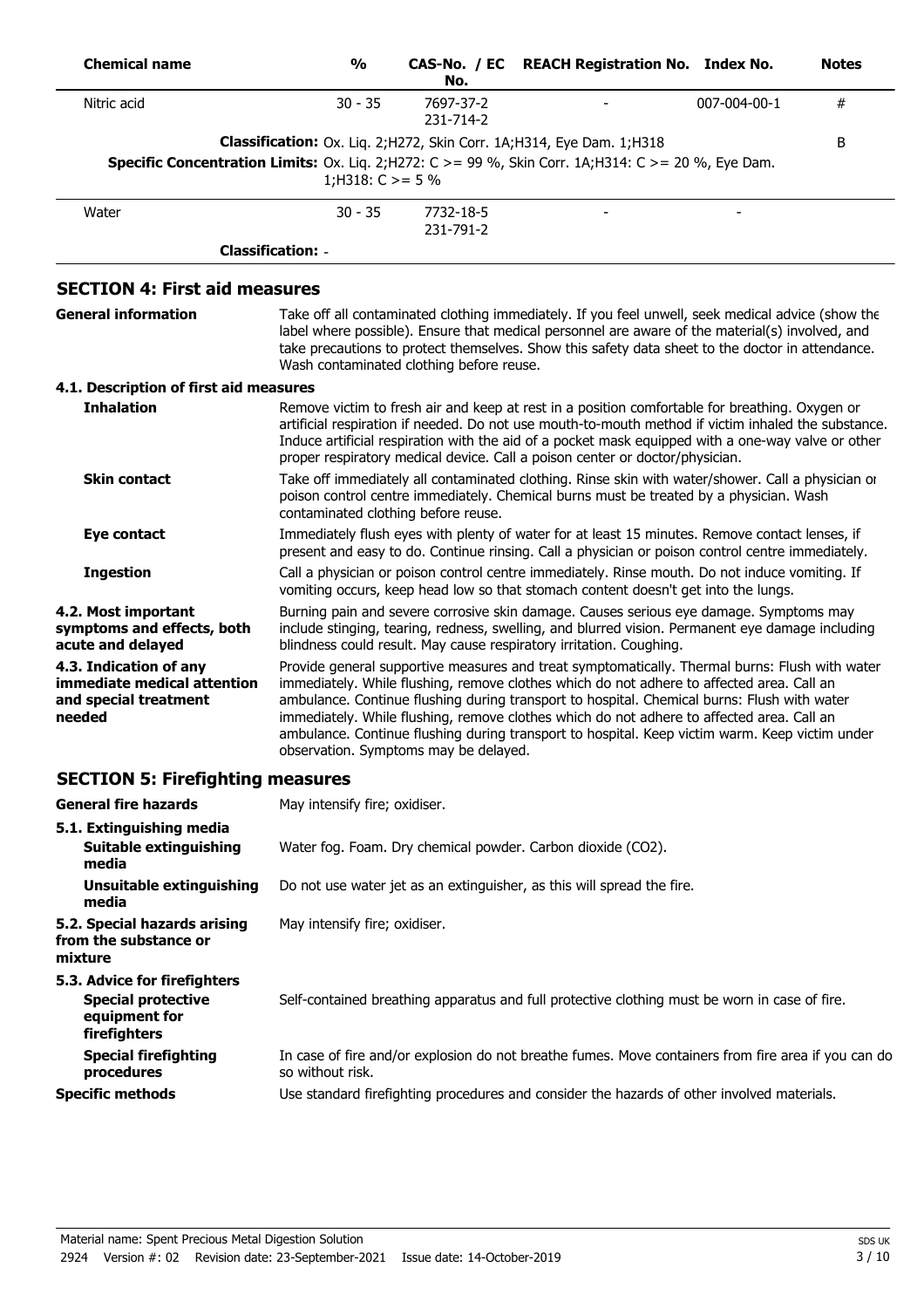## **SECTION 6: Accidental release measures**

# **6.1. Personal precautions, protective equipment and emergency procedures**

| For non-emergency                                            | v.1. reisonal precautions, protective equipment and emergency procedures<br>Keep unnecessary personnel away. Keep people away from and upwind of spill/leak. Eliminate all                                                                                                                                                                                                                                                                                                      |  |
|--------------------------------------------------------------|---------------------------------------------------------------------------------------------------------------------------------------------------------------------------------------------------------------------------------------------------------------------------------------------------------------------------------------------------------------------------------------------------------------------------------------------------------------------------------|--|
| personnel                                                    | ignition sources (no smoking, flares, sparks, or flames in immediate area). Wear appropriate<br>protective equipment and clothing during clean-up. Do not breathe mist/vapours. Do not touch<br>damaged containers or spilled material unless wearing appropriate protective clothing. Ventilate<br>closed spaces before entering them. Local authorities should be advised if significant spillages<br>cannot be contained. For personal protection, see section 8 of the SDS. |  |
| For emergency<br>responders                                  | Keep unnecessary personnel away. Wear appropriate protective equipment and clothing during<br>clean-up. Use personal protection recommended in Section 8 of the SDS.                                                                                                                                                                                                                                                                                                            |  |
| <b>6.2. Environmental</b><br>precautions                     | Avoid discharge into drains, water courses or onto the ground.                                                                                                                                                                                                                                                                                                                                                                                                                  |  |
| 6.3. Methods and material for<br>containment and cleaning up | Eliminate all ignition sources (no smoking, flares, sparks, or flames in immediate area). Keep<br>combustibles (wood, paper, oil etc) away from spilled material. Take precautionary measures<br>against static discharge. Use only non-sparking tools. Prevent entry into waterways, sewer,<br>basements or confined areas.                                                                                                                                                    |  |
|                                                              | Large Spills: Stop the flow of material, if this is without risk. Dike the spilled material, where this is<br>possible. Use a non-combustible material like vermiculite, sand or earth to soak up the product and<br>place into a container for later disposal. Following product recovery, flush area with water.                                                                                                                                                              |  |
|                                                              | Small Spills: Absorb with earth, sand or other non-combustible material and transfer to containers<br>for later disposal. Wipe up with absorbent material (e.g. cloth, fleece). Clean surface thoroughly to<br>remove residual contamination.                                                                                                                                                                                                                                   |  |
|                                                              | Never return spills to original containers for re-use.                                                                                                                                                                                                                                                                                                                                                                                                                          |  |
| 6.4. Reference to other<br>sections                          | For personal protection, see section 8. For waste disposal, see section 13.                                                                                                                                                                                                                                                                                                                                                                                                     |  |
| SECTION 7: Handling and storage                              |                                                                                                                                                                                                                                                                                                                                                                                                                                                                                 |  |

## **SECTION 7: Handling and storage**

| 7.1. Precautions for safe<br>handling                                          | Do not handle, store or open near an open flame, sources of heat or sources of ignition. Protect<br>material from direct sunlight. Explosion-proof general and local exhaust ventilation. Take<br>precautionary measures against static discharges. All equipment used when handling the product<br>must be grounded. Use non-sparking tools and explosion-proof equipment. Do not breathe<br>mist/vapours. Do not get in eyes, on skin, or on clothing. Do not taste or swallow. Avoid prolonged<br>exposure. When using, do not eat, drink or smoke. Use only outdoors or in a well-ventilated area.<br>Wear appropriate personal protective equipment. Wash hands thoroughly after handling. Observe<br>good industrial hygiene practices. |
|--------------------------------------------------------------------------------|-----------------------------------------------------------------------------------------------------------------------------------------------------------------------------------------------------------------------------------------------------------------------------------------------------------------------------------------------------------------------------------------------------------------------------------------------------------------------------------------------------------------------------------------------------------------------------------------------------------------------------------------------------------------------------------------------------------------------------------------------|
| 7.2. Conditions for safe<br>storage, including any<br><i>incompatibilities</i> | Store locked up. Keep away from heat, sparks and open flame. Prevent electrostatic charge<br>build-up by using common bonding and grounding techniques. Store in a cool, dry place out of<br>direct sunlight. Store in tightly closed container. Store in a well-ventilated place. Keep in an area<br>equipped with sprinklers. Store away from incompatible materials (see Section 10 of the SDS).                                                                                                                                                                                                                                                                                                                                           |
| 7.3. Specific end use(s)                                                       | Not available.                                                                                                                                                                                                                                                                                                                                                                                                                                                                                                                                                                                                                                                                                                                                |

## **SECTION 8: Exposure controls/personal protection**

### **8.1. Control parameters**

## **Occupational exposure limits**

| UK. EH40 Workplace Exposure Limits (WELs)<br><b>Components</b> | Type        | <b>Value</b>       | <b>Form</b>            |
|----------------------------------------------------------------|-------------|--------------------|------------------------|
| <b>HYDROCHLORIC ACID  %</b><br>$(CAS 7647-01-0)$               | <b>STEL</b> | $8 \text{ mg/m}$   | Gas and aerosol mists. |
|                                                                |             | 5 ppm              | Gas and aerosol mists. |
|                                                                | <b>TWA</b>  | $2 \text{ mg/m}$   | Gas and aerosol mists. |
|                                                                |             | 1 ppm              | Gas and aerosol mists. |
| Nitric acid (CAS 7697-37-2)                                    | <b>STEL</b> | $2.6 \text{ mg/m}$ |                        |
|                                                                |             | 1 ppm              |                        |

### **EU. Indicative Exposure Limit Values in Directives 91/322/EEC, 2000/39/EC, 2006/15/EC, 2009/161/EU, 2017/164/EU**

| <b>Components</b>                       | Type        | <b>Value</b> |
|-----------------------------------------|-------------|--------------|
| HYDROCHLORIC ACID  %<br>(CAS 7647-01-0) | <b>STEL</b> | 15 mg/m $3$  |
|                                         |             | 10 ppm       |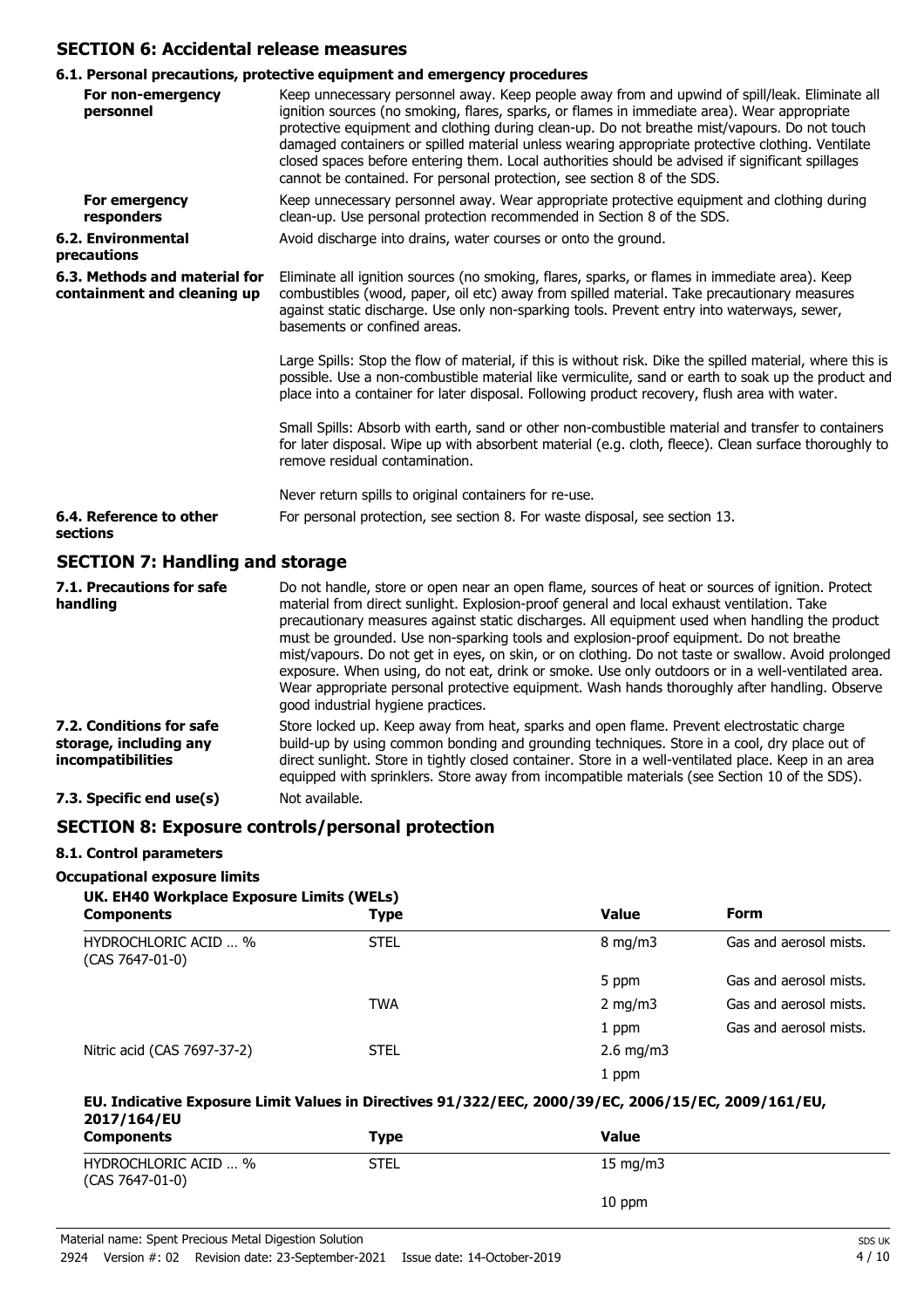| 2017/164/EU<br><b>Components</b>                     | <b>Type</b>                                                           | <b>Value</b>                                                                                                                                                                                                                                                                                                                                                                                         |
|------------------------------------------------------|-----------------------------------------------------------------------|------------------------------------------------------------------------------------------------------------------------------------------------------------------------------------------------------------------------------------------------------------------------------------------------------------------------------------------------------------------------------------------------------|
|                                                      | <b>TWA</b>                                                            | $8$ mg/m $3$                                                                                                                                                                                                                                                                                                                                                                                         |
|                                                      |                                                                       | 5 ppm                                                                                                                                                                                                                                                                                                                                                                                                |
| Nitric acid (CAS 7697-37-2)                          | <b>STEL</b>                                                           | $2.6$ mg/m3                                                                                                                                                                                                                                                                                                                                                                                          |
|                                                      |                                                                       | 1 ppm                                                                                                                                                                                                                                                                                                                                                                                                |
| <b>Biological limit values</b>                       | No biological exposure limits noted for the ingredient(s).            |                                                                                                                                                                                                                                                                                                                                                                                                      |
| <b>Recommended monitoring</b><br>procedures          | Follow standard monitoring procedures.                                |                                                                                                                                                                                                                                                                                                                                                                                                      |
| Derived no effect levels<br>(DNELs)                  | Not available.                                                        |                                                                                                                                                                                                                                                                                                                                                                                                      |
| <b>Predicted no effect</b><br>concentrations (PNECs) | Not available.                                                        |                                                                                                                                                                                                                                                                                                                                                                                                      |
| 8.2. Exposure controls                               |                                                                       |                                                                                                                                                                                                                                                                                                                                                                                                      |
| <b>Appropriate engineering</b><br>controls           | shower must be available when handling this product.                  | Good general ventilation should be used. Ventilation rates should be matched to conditions. If<br>applicable, use process enclosures, local exhaust ventilation, or other engineering controls to<br>maintain airborne levels below recommended exposure limits. If exposure limits have not been<br>established, maintain airborne levels to an acceptable level. Eye wash facilities and emergency |
|                                                      | Individual protection measures, such as personal protective equipment |                                                                                                                                                                                                                                                                                                                                                                                                      |
| <b>General information</b>                           | equipment.                                                            | Use personal protective equipment as required. Personal protection equipment should be chosen<br>according to the CEN standards and in discussion with the supplier of the personal protective                                                                                                                                                                                                       |
| <b>Eye/face protection</b>                           | Wear safety glasses with side shields (or goggles) and a face shield. |                                                                                                                                                                                                                                                                                                                                                                                                      |
| <b>Skin protection</b>                               |                                                                       |                                                                                                                                                                                                                                                                                                                                                                                                      |
| - Hand protection                                    | Wear appropriate chemical resistant gloves.                           |                                                                                                                                                                                                                                                                                                                                                                                                      |
| - Other                                              |                                                                       | Wear appropriate chemical resistant clothing. Use of an impervious apron is recommended.                                                                                                                                                                                                                                                                                                             |
| <b>Respiratory protection</b>                        | cartridge.                                                            | If engineering controls do not maintain airborne concentrations below recommended exposure<br>limits (where applicable) or to an acceptable level (in countries where exposure limits have not<br>been established), an approved respirator must be worn. Chemical respirator with organic vapour                                                                                                    |
| <b>Thermal hazards</b>                               | Wear appropriate thermal protective clothing, when necessary.         |                                                                                                                                                                                                                                                                                                                                                                                                      |
| <b>Hygiene measures</b>                              |                                                                       | When using do not smoke. Keep away from food and drink. Always observe good personal hygiene<br>measures, such as washing after handling the material and before eating, drinking, and/or smoking.<br>Routinely wash work clothing and protective equipment to remove contaminants.                                                                                                                  |
| <b>Environmental exposure</b><br>controls            | established, maintain airborne levels to an acceptable level.         | Good general ventilation should be used. Ventilation rates should be matched to conditions. If<br>applicable, use process enclosures, local exhaust ventilation, or other engineering controls to<br>maintain airborne levels below recommended exposure limits. If exposure limits have not been                                                                                                    |

**EU. Indicative Exposure Limit Values in Directives 91/322/EEC, 2000/39/EC, 2006/15/EC, 2009/161/EU,**

# **SECTION 9: Physical and chemical properties**

### **9.1. Information on basic physical and chemical properties**

| <b>Appearance</b>                          |                                                                      |
|--------------------------------------------|----------------------------------------------------------------------|
| <b>Physical state</b>                      | Liguid.                                                              |
| Form                                       | Liguid.                                                              |
| Colour                                     | Yellow-orange.                                                       |
| <b>Odour</b>                               | Pungent.                                                             |
| <b>Odour threshold</b>                     | Not applicable.                                                      |
| рH                                         | $\langle$ 2                                                          |
| <b>Melting point/freezing point</b>        | Not applicable. / -114.22 $\degree$ C (-173.6 $\degree$ F) estimated |
| Initial boiling point and<br>boiling range | 85.05 °C (185.09 °F) estimated                                       |
| <b>Flash point</b>                         | Not applicable.                                                      |
| <b>Evaporation rate</b>                    | Not available.                                                       |
| Flammability (solid, gas)                  | Not applicable.                                                      |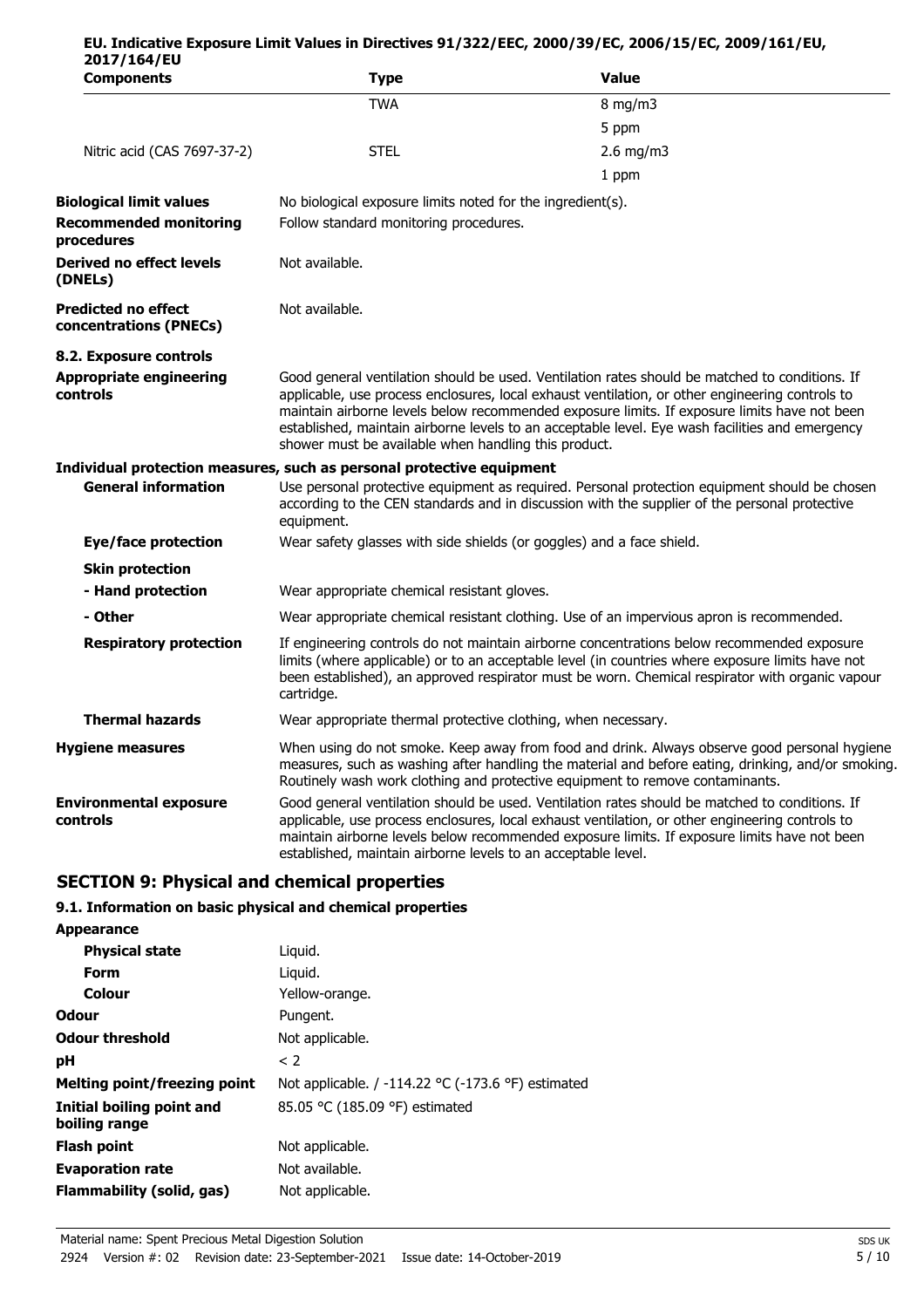| Upper/lower flammability or explosive limits         |                               |
|------------------------------------------------------|-------------------------------|
| Flammability limit - lower Not applicable.           |                               |
| (9/6)                                                |                               |
| <b>Flammability limit -</b><br>upper $(\% )$         | Not applicable.               |
| <b>Flammability limit -</b><br>upper (%) temperature | Not applicable.               |
| <b>Explosive limit - lower (</b><br>%)               | Not applicable.               |
| <b>Explosive limit - upper</b><br>(9/6)              | Not applicable.               |
| Vapour pressure                                      | 0.00001 hPa estimated         |
| <b>Vapour density</b>                                | Not available.                |
| <b>Relative density</b>                              | Not available.                |
| Solubility(ies)                                      |                               |
| <b>Solubility (water)</b>                            | Soluble.                      |
| <b>Partition coefficient</b><br>(n-octanol/water)    | Not available.                |
| <b>Auto-ignition temperature</b>                     | Not applicable.               |
| <b>Decomposition temperature</b>                     | Not applicable.               |
| <b>Viscosity</b>                                     | Not available.                |
| <b>Explosive properties</b>                          | Not explosive.                |
| <b>Oxidising properties</b>                          | May intensify fire; oxidiser. |
| 9.2. Other information                               |                               |
| <b>Density</b>                                       | 1.35 g/cm3 estimated          |
| Miscible (water)                                     | Yes.                          |
| <b>Percent volatile</b>                              | 35 % estimated                |
| <b>Specific gravity</b>                              | Not applicable.               |

# **SECTION 10: Stability and reactivity**

| 10.1. Reactivity                            | The product is stable and non-reactive under normal conditions of use, storage and transport |
|---------------------------------------------|----------------------------------------------------------------------------------------------|
| 10.2. Chemical stability                    | Material is stable under normal conditions.                                                  |
| 10.3. Possibility of hazardous<br>reactions | No dangerous reaction known under conditions of normal use.                                  |
| 10.4. Conditions to avoid                   | Contact with incompatible materials.                                                         |
| 10.5. Incompatible materials                | Strong oxidising agents. Alcohols. Amines.                                                   |
| 10.6. Hazardous<br>decomposition products   | Nitrogen oxides (NOx).                                                                       |

# **SECTION 11: Toxicological information**

| <b>General information</b>                      | Occupational exposure to the substance or mixture may cause adverse effects.                                                                                                                                                                                      |
|-------------------------------------------------|-------------------------------------------------------------------------------------------------------------------------------------------------------------------------------------------------------------------------------------------------------------------|
| <b>Information on likely routes of exposure</b> |                                                                                                                                                                                                                                                                   |
| <b>Inhalation</b>                               | Toxic if inhaled.                                                                                                                                                                                                                                                 |
| <b>Skin contact</b>                             | Causes severe skin burns.                                                                                                                                                                                                                                         |
| Eye contact                                     | Causes serious eye damage.                                                                                                                                                                                                                                        |
| <b>Ingestion</b>                                | Causes digestive tract burns. Harmful if swallowed.                                                                                                                                                                                                               |
| <b>Symptoms</b>                                 | Burning pain and severe corrosive skin damage. Causes serious eye damage. Symptoms may<br>include stinging, tearing, redness, swelling, and blurred vision. Permanent eye damage including<br>blindness could result. May cause respiratory irritation. Coughing. |

## **11.1. Information on toxicological effects**

**Acute toxicity** Toxic if inhaled. Harmful if swallowed.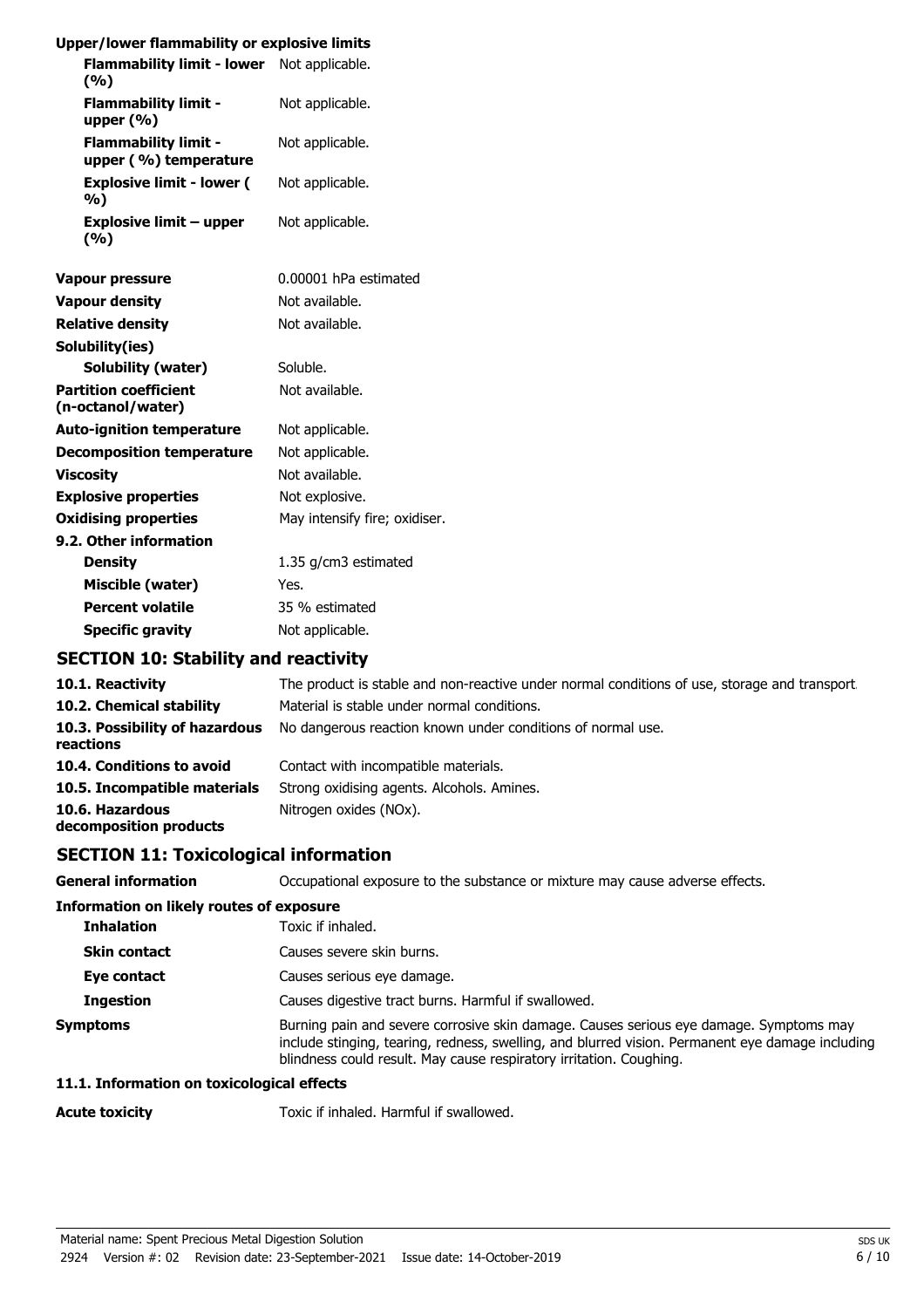| <b>Product</b>                                                | <b>Species</b>                                                              |                                                                                               | <b>Test Results</b>                                 |  |
|---------------------------------------------------------------|-----------------------------------------------------------------------------|-----------------------------------------------------------------------------------------------|-----------------------------------------------------|--|
| Spent Precious Metal Digestion Solution                       |                                                                             |                                                                                               |                                                     |  |
| <u>Acute</u>                                                  |                                                                             |                                                                                               |                                                     |  |
| Dermal                                                        |                                                                             |                                                                                               |                                                     |  |
| LD50                                                          | Mouse                                                                       |                                                                                               | 4140 mg/kg                                          |  |
| <b>Components</b>                                             | <b>Species</b>                                                              |                                                                                               | <b>Test Results</b>                                 |  |
| HYDROCHLORIC ACID  % (CAS 7647-01-0)                          |                                                                             |                                                                                               |                                                     |  |
| <u>Acute</u>                                                  |                                                                             |                                                                                               |                                                     |  |
| <b>Dermal</b>                                                 |                                                                             |                                                                                               |                                                     |  |
| LD50                                                          | Mouse                                                                       |                                                                                               | 1449 mg/kg                                          |  |
| Oral                                                          |                                                                             |                                                                                               |                                                     |  |
| LD50                                                          | Rabbit                                                                      |                                                                                               | 900 mg/kg                                           |  |
| Nitric acid (CAS 7697-37-2)                                   |                                                                             |                                                                                               |                                                     |  |
| <b>Acute</b>                                                  |                                                                             |                                                                                               |                                                     |  |
| <b>Inhalation</b><br><b>LC50</b>                              | Rat                                                                         |                                                                                               | 65 mg/l, 4 Hours                                    |  |
|                                                               |                                                                             |                                                                                               |                                                     |  |
| <b>Skin corrosion/irritation</b>                              |                                                                             | Causes severe skin burns and eye damage.                                                      |                                                     |  |
| Serious eye damage/eye<br>irritation                          |                                                                             | Causes serious eye damage.                                                                    |                                                     |  |
| <b>Respiratory sensitisation</b>                              |                                                                             | Due to partial or complete lack of data the classification is not possible.                   |                                                     |  |
| <b>Skin sensitisation</b>                                     | Due to partial or complete lack of data the classification is not possible. |                                                                                               |                                                     |  |
| <b>Germ cell mutagenicity</b>                                 | Due to partial or complete lack of data the classification is not possible. |                                                                                               |                                                     |  |
| Carcinogenicity                                               | Due to partial or complete lack of data the classification is not possible. |                                                                                               |                                                     |  |
| <b>IARC Monographs. Overall Evaluation of Carcinogenicity</b> |                                                                             |                                                                                               |                                                     |  |
| HYDROCHLORIC ACID  % (CAS 7647-01-0)                          |                                                                             |                                                                                               | 3 Not classifiable as to carcinogenicity to humans. |  |
| <b>Reproductive toxicity</b>                                  |                                                                             | Due to partial or complete lack of data the classification is not possible.                   |                                                     |  |
| <b>Specific target organ toxicity</b><br>- single exposure    |                                                                             | May cause respiratory irritation.                                                             |                                                     |  |
| <b>Specific target organ toxicity</b><br>- repeated exposure  |                                                                             | Due to partial or complete lack of data the classification is not possible.                   |                                                     |  |
| <b>Aspiration hazard</b>                                      |                                                                             | Due to partial or complete lack of data the classification is not possible.                   |                                                     |  |
| Mixture versus substance<br>information                       | No information available.                                                   |                                                                                               |                                                     |  |
| <b>Other information</b>                                      | Not available.                                                              |                                                                                               |                                                     |  |
| <b>SECTION 12: Ecological information</b>                     |                                                                             |                                                                                               |                                                     |  |
| 12.1. Toxicity                                                | environment.                                                                | Based on available data, the classification criteria are not met for hazardous to the aquatic |                                                     |  |
| <b>Product</b>                                                |                                                                             | <b>Species</b>                                                                                | <b>Test Results</b>                                 |  |
| Spent Precious Metal Digestion Solution                       |                                                                             |                                                                                               |                                                     |  |
| <b>Aquatic</b>                                                |                                                                             |                                                                                               |                                                     |  |
| <b>Fish</b>                                                   | LC50                                                                        | <b>Fish</b>                                                                                   | 805.7143 mg/l, 96 hours                             |  |
| Acute                                                         |                                                                             |                                                                                               |                                                     |  |
| Fish                                                          | LC50                                                                        | Fish                                                                                          | 805.7143 mg/l, 96 hours estimated                   |  |
| <b>Components</b>                                             |                                                                             | <b>Species</b>                                                                                | <b>Test Results</b>                                 |  |
| HYDROCHLORIC ACID  % (CAS 7647-01-0)                          |                                                                             |                                                                                               |                                                     |  |
| <b>Aquatic</b>                                                |                                                                             |                                                                                               |                                                     |  |
| Acute                                                         |                                                                             |                                                                                               |                                                     |  |
| Fish                                                          | <b>LC50</b>                                                                 | Western mosquitofish (Gambusia affinis) 282 mg/l, 96 hours                                    |                                                     |  |
| 12.2. Persistence and<br>degradability                        |                                                                             | No data is available on the degradability of any ingredients in the mixture.                  |                                                     |  |
| 12.3. Bioaccumulative<br>potential                            | No data available.                                                          |                                                                                               |                                                     |  |

Not available.

**Partition coefficient n-octanol/water (log Kow)**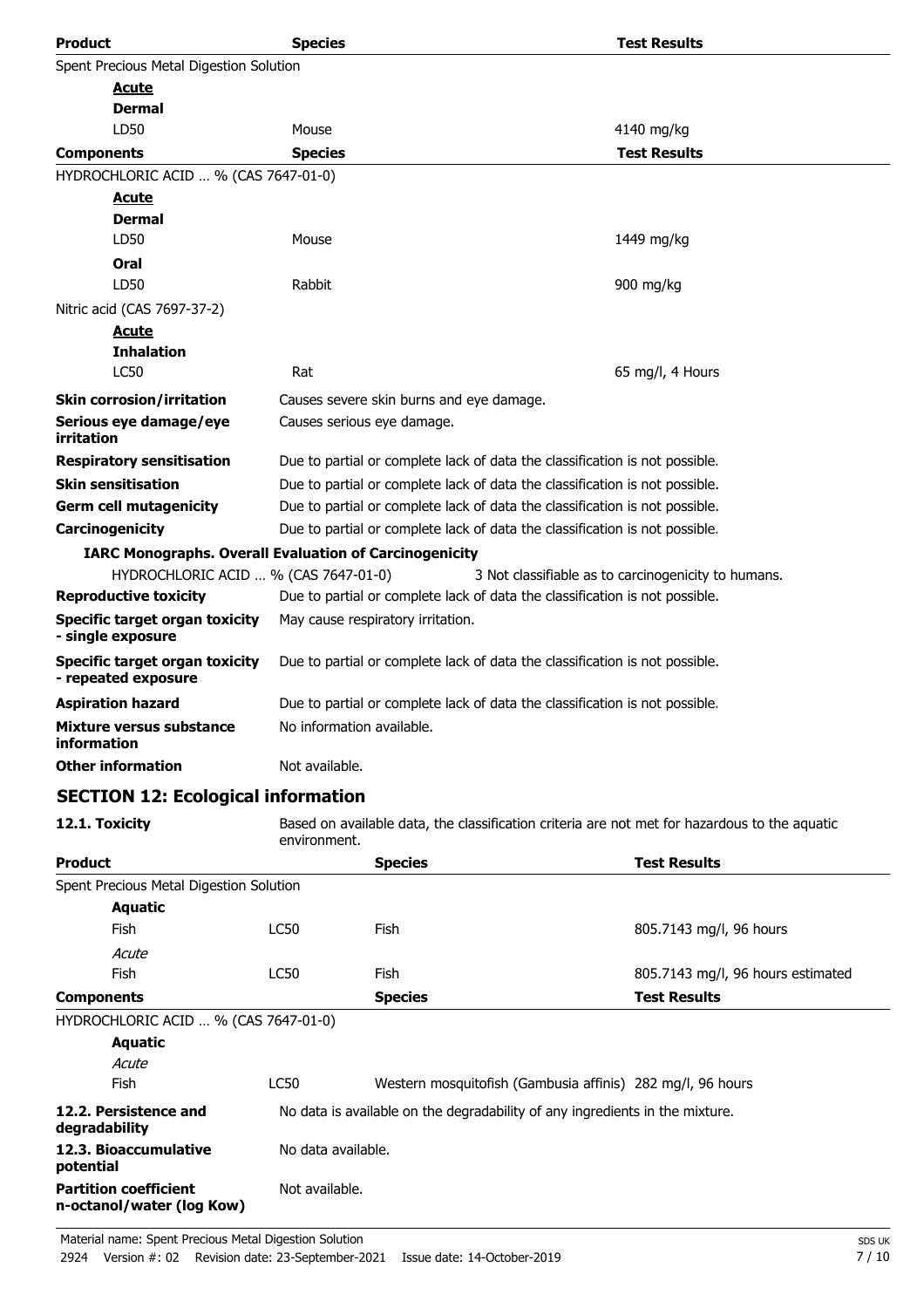| <b>Bioconcentration factor (BCF)</b> Not available. |                                                                                                                                                                                            |
|-----------------------------------------------------|--------------------------------------------------------------------------------------------------------------------------------------------------------------------------------------------|
| 12.4. Mobility in soil                              | No data available.                                                                                                                                                                         |
| 12.5. Results of PBT and<br><b>vPvB</b> assessment  | Not a PBT or vPvB substance or mixture.                                                                                                                                                    |
| 12.6. Other adverse effects                         | No other adverse environmental effects (e.g. ozone depletion, photochemical ozone creation<br>potential, endocrine disruption, global warming potential) are expected from this component. |

# **SECTION 13: Disposal considerations**

## **13.1. Waste treatment methods**

| <b>Residual waste</b>                  | Dispose of in accordance with local regulations. Empty containers or liners may retain some product<br>residues. This material and its container must be disposed of in a safe manner (see: Disposal<br>instructions). |
|----------------------------------------|------------------------------------------------------------------------------------------------------------------------------------------------------------------------------------------------------------------------|
| <b>Contaminated packaging</b>          | Since emptied containers may retain product residue, follow label warnings even after container is<br>emptied. Empty containers should be taken to an approved waste handling site for recycling or<br>disposal.       |
| <b>EU waste code</b>                   | The Waste code should be assigned in discussion between the user, the producer and the waste<br>disposal company.                                                                                                      |
| <b>Disposal</b><br>methods/information | Collect and reclaim or dispose in sealed containers at licensed waste disposal site. Dispose of<br>contents/container in accordance with local/regional/national/international regulations.                            |
| <b>Special precautions</b>             | Dispose in accordance with all applicable regulations.                                                                                                                                                                 |

# **SECTION 14: Transport information**

### **ADR**

| 14.1. UN number                       | <b>UN3264</b>                                                           |  |
|---------------------------------------|-------------------------------------------------------------------------|--|
| 14.2. UN proper shipping              | CORROSIVE LIQUID, N.O.S. (Nitric acid, HYDROCHLORIC ACID  %)            |  |
| name                                  |                                                                         |  |
| 14.3. Transport hazard class(es)      |                                                                         |  |
| <b>Class</b>                          | 8                                                                       |  |
| <b>Subsidiary risk</b>                | 5.1                                                                     |  |
| Label(s)                              | 8                                                                       |  |
|                                       | $+3$                                                                    |  |
| Hazard No. (ADR)                      | 83                                                                      |  |
| <b>Tunnel restriction</b>             | D/E                                                                     |  |
| code                                  |                                                                         |  |
| 14.4. Packing group                   | П                                                                       |  |
| 14.5. Environmental                   | No.                                                                     |  |
| hazards                               |                                                                         |  |
| 14.6. Special precautions<br>for user | Read safety instructions, SDS and emergency procedures before handling. |  |
| <b>RID</b>                            |                                                                         |  |
| 14.1. UN number                       | <b>UN3264</b>                                                           |  |
|                                       | CORROSIVE LIQUID, N.O.S. (Nitric acid, HYDROCHLORIC ACID  %)            |  |
| 14.2. UN proper shipping<br>name      |                                                                         |  |
| 14.3. Transport hazard class(es)      |                                                                         |  |
| <b>Class</b>                          | 8                                                                       |  |
| <b>Subsidiary risk</b>                | 5.1                                                                     |  |
| Label(s)                              | $8 + 3$                                                                 |  |
| 14.4. Packing group                   | Π                                                                       |  |
| 14.5. Environmental                   | No.                                                                     |  |
| hazards                               |                                                                         |  |
| 14.6. Special precautions             | Read safety instructions, SDS and emergency procedures before handling. |  |
| for user                              |                                                                         |  |
| <b>ADN</b>                            |                                                                         |  |
| 14.1. UN number                       | UN3264                                                                  |  |
| 14.2. UN proper shipping              | CORROSIVE LIQUID, N.O.S. (Nitric acid, HYDROCHLORIC ACID  %)            |  |
| name                                  |                                                                         |  |
| 14.3. Transport hazard class(es)      |                                                                         |  |
| <b>Class</b>                          | 8                                                                       |  |
| <b>Subsidiary risk</b>                | 5.1                                                                     |  |
| Label(s)                              | $8 + 3$                                                                 |  |
| 14.4. Packing group                   | $_{\rm II}$                                                             |  |
| 14.5. Environmental                   | No.                                                                     |  |
| hazards                               |                                                                         |  |
| 14.6. Special precautions             | Read safety instructions, SDS and emergency procedures before handling. |  |
| for user                              |                                                                         |  |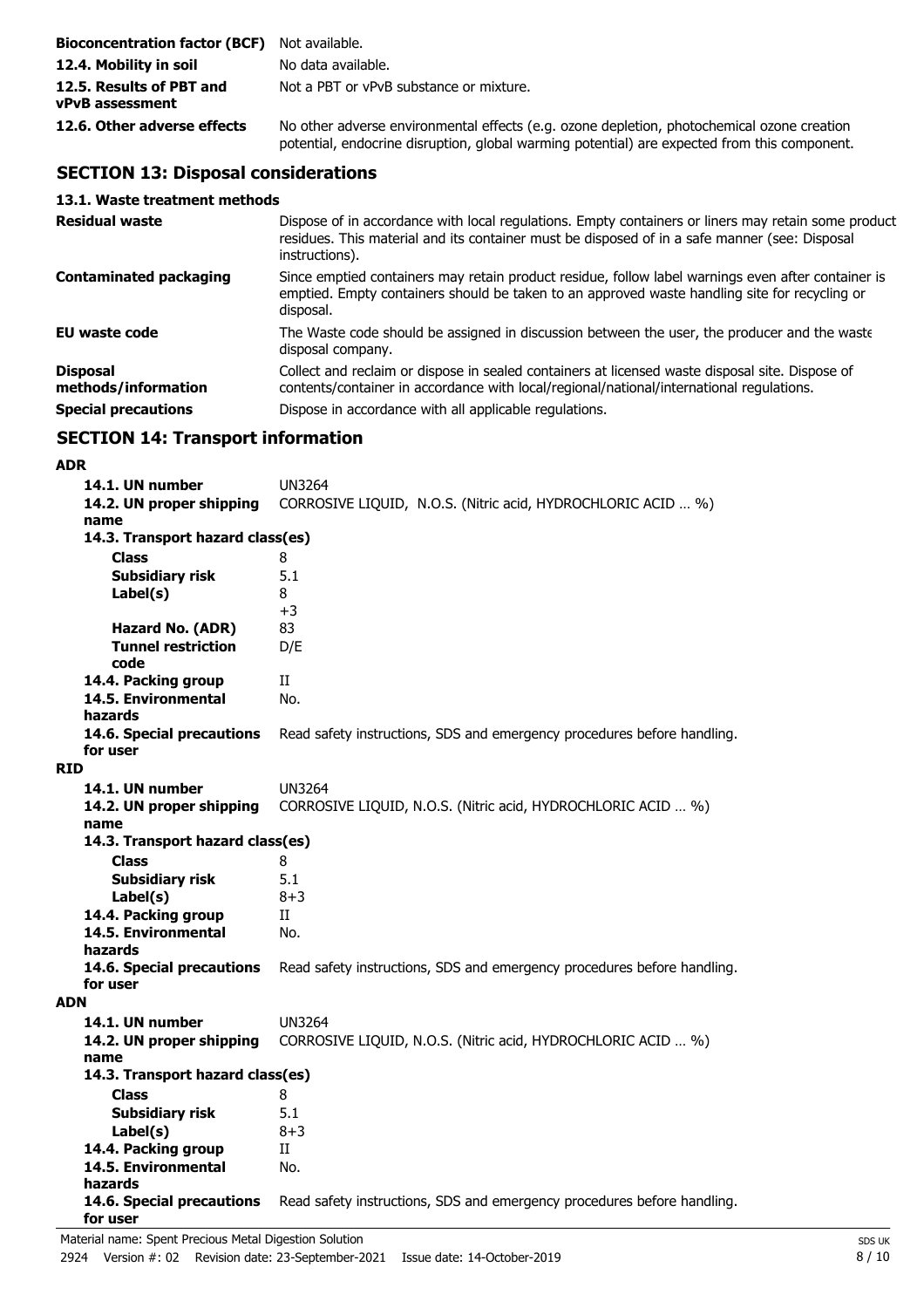### **IATA**

| 14.1. UN number                       | <b>UN3264</b>                                                                   |  |
|---------------------------------------|---------------------------------------------------------------------------------|--|
| 14.2. UN proper shipping              | Corrosive liquid, n.o.s. (nitric acid%, HYDROCHLORIC ACID  %)                   |  |
| name                                  |                                                                                 |  |
| 14.3. Transport hazard class(es)      |                                                                                 |  |
| <b>Class</b>                          | 8                                                                               |  |
| Subsidiary risk                       | 5.1                                                                             |  |
| 14.4. Packing group                   | H                                                                               |  |
| 14.5. Environmental                   | Yes                                                                             |  |
| hazards                               |                                                                                 |  |
| <b>ERG Code</b>                       | 8F                                                                              |  |
| 14.6. Special precautions<br>for user | Read safety instructions, SDS and emergency procedures before handling.         |  |
| <b>Other information</b>              |                                                                                 |  |
| Passenger and cargo                   | Allowed with restrictions.                                                      |  |
| aircraft                              |                                                                                 |  |
| Cargo aircraft only                   | Allowed with restrictions.                                                      |  |
| <b>IMDG</b>                           |                                                                                 |  |
| 14.1. UN number                       | <b>UN3264</b>                                                                   |  |
| 14.2. UN proper shipping<br>name      | CORROSIVE LIQUID, N.O.S. (nitric acid%, HYDROCHLORIC ACID  %), MARINE POLLUTANT |  |
| 14.3. Transport hazard class(es)      |                                                                                 |  |
| <b>Class</b>                          | 8                                                                               |  |
| <b>Subsidiary risk</b>                | 5.1                                                                             |  |
| 14.4. Packing group                   | Н                                                                               |  |
| 14.5. Environmental hazards           |                                                                                 |  |
| <b>Marine pollutant</b>               | Yes                                                                             |  |
| <b>EmS</b>                            | $F-E, S-C$                                                                      |  |
| 14.6. Special precautions<br>for user | Read safety instructions, SDS and emergency procedures before handling.         |  |
| ADN; ADR; IATA; IMDG; RID             |                                                                                 |  |
|                                       |                                                                                 |  |





**General information** IMDG Regulated Marine Pollutant.

# **SECTION 15: Regulatory information**

## **15.1. Safety, health and environmental regulations/legislation specific for the substance or mixture EU regulations**

**Regulation (EC) No. 1005/2009 on substances that deplete the ozone layer, Annex I and II, as amended** Not listed.

## **Regulation (EU) 2019/1021 On persistent organic pollutants (recast), as amended** Not listed.